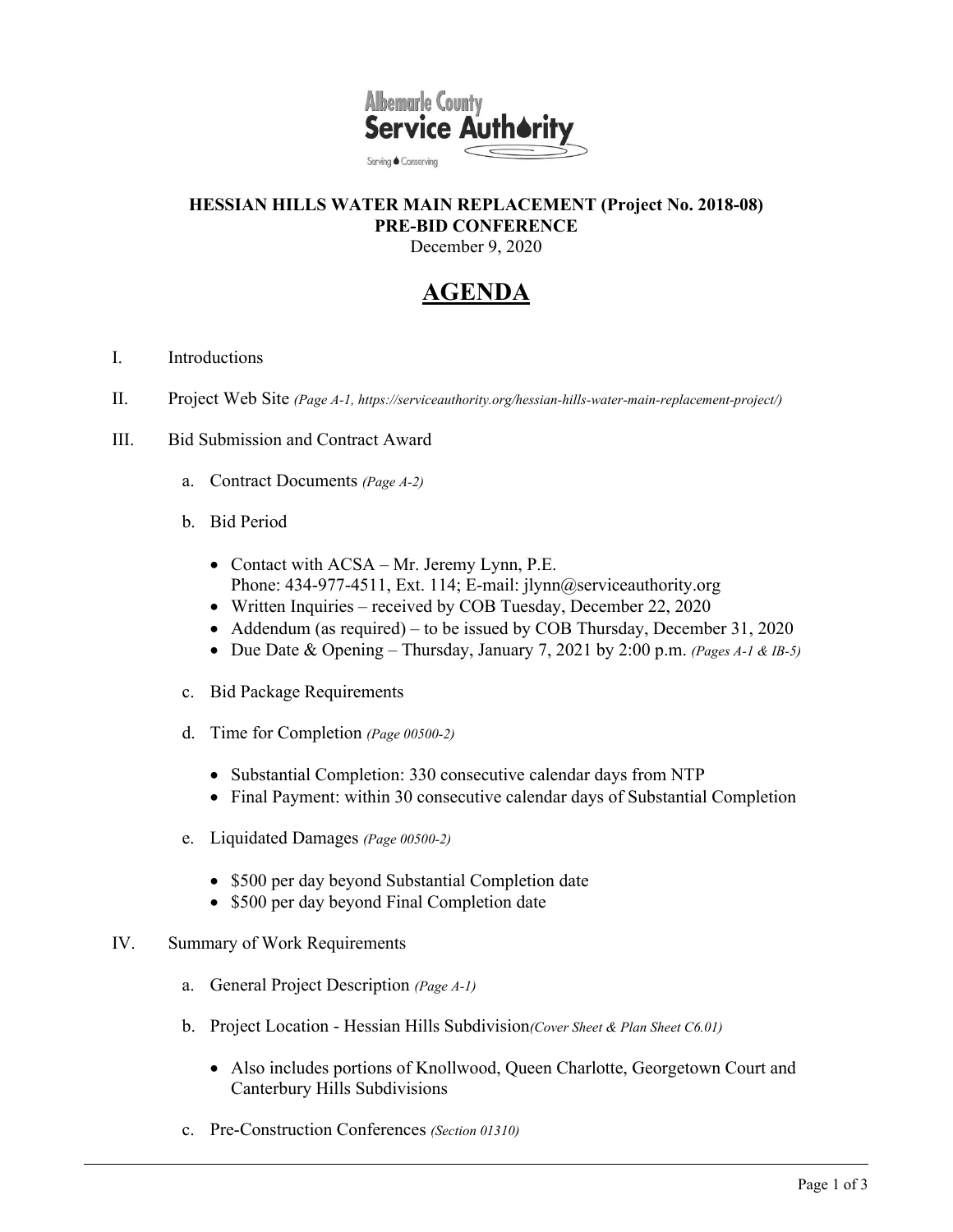- d. Required Submittals *(Section 01330)*
- e. High-Definition / High-Resolution Pre-Construction Video/Photos *(Section 01330)*
- f. Work in VDOT Right-of-Way *(Section 01410 & Plan Sheets TC.01, TC.02 & TC.03)*
- g. Work on Private Property *(Section 01500)*
- h. Anticipated Hours of Operation **UNLESS** Otherwise Dictated by VDOT LUP *(Section 01410)*
	- Barracks Road and Georgetown Road 8:00 p.m. to 5:00 a.m., Sunday through Friday
	- along all other streets  $-8:00$  a.m. to  $4:30$  p.m., Monday through Friday

## V. Construction Activities

- a. Excavations Unclassified
- b. Special Conditions
- c. Erosion and Sediment Control Measures
- d. General Description
- e. Water Meters and Meter Boxes *(Plan Sheet G1.02)*
- f. Abandonments and Flowable Fill Requirements
- g. Trench Backfill Requirements VDOT 21A Stone *(Sections 01200 & 02315)*
- h. Pavement Restoration *(Land Use Permit, Plan Sheet C6.01, limits may be reduced)*
- i. Salvage
- j. Water Meter Sizes and Box Types *(Section 01200 & Plan Sheet G1.02)*
- k. Water Services to Be Bored Under Sidewalks *(Plan Sheet C1.26)*
- l. Tree Removal *(Plan Sheet C1.06)*
- m. In-situ Water Meter and Hydrant Installations *(Plan Sheets G1.02, C1.09, C1.21 & C1.26)*
- n. Private PRV Installation
- o. Temporary Traffic Control Devices *(Section 01500)*
- p. Field Support for Sewer Relining, MH-HHH to MH-KKK *(Section 01200 & Plan Sheet C1.03)*
- q. Rivanna Water and Sewer Authority Notification